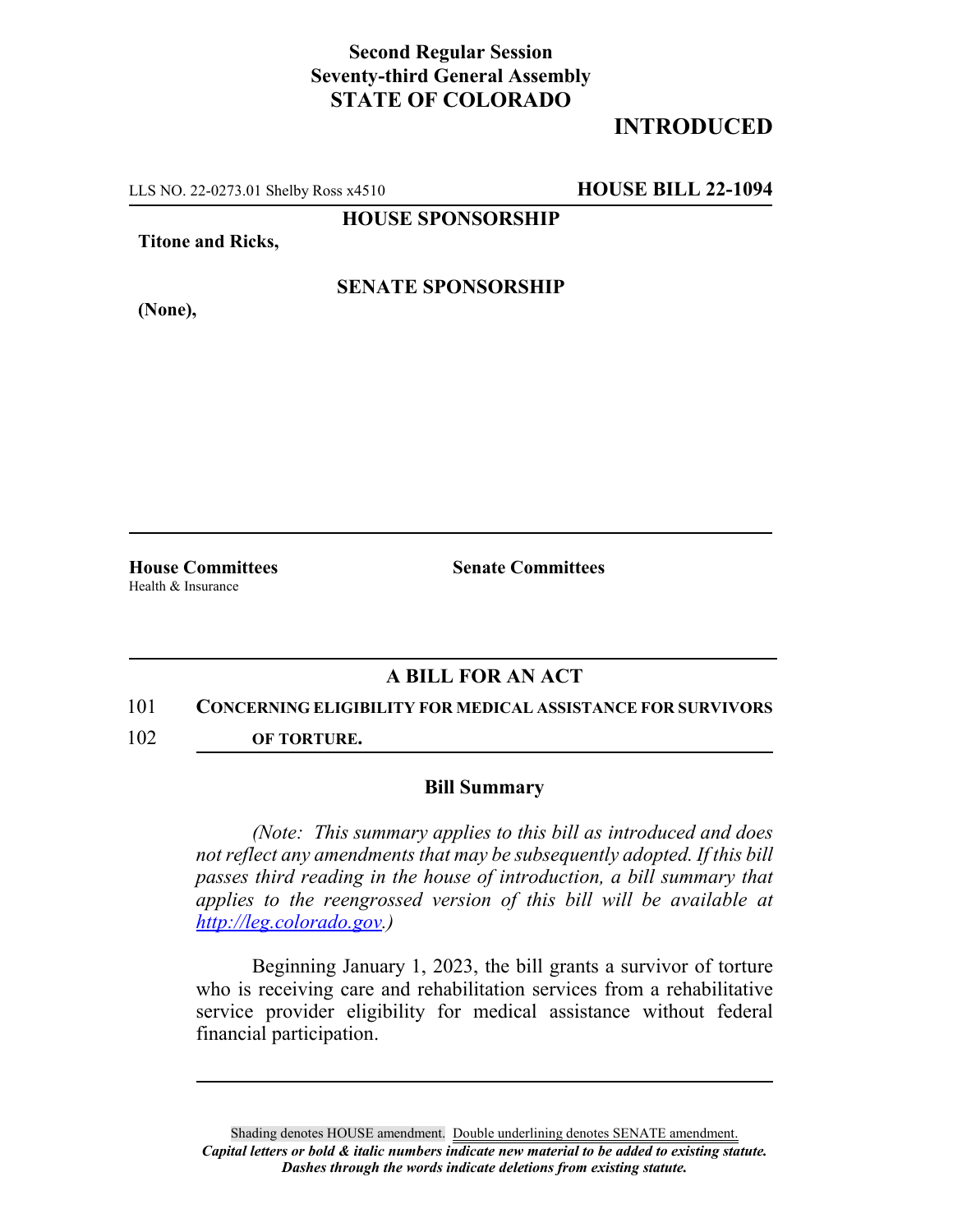*Be it enacted by the General Assembly of the State of Colorado:*

 **SECTION 1. Legislative declaration.** (1) The general assembly finds that:

 (a) Torture has a devastating impact on the health outcomes of survivors. Several studies characterize torture as one of the main predictors of depression, post-traumatic stress disorder, and anxiety among survivors.

 (b) Due to the torture survivors have experienced, survivors of torture have vast and varied physical, behavioral, and mental health needs.

 (c) Individuals who have been subjected to some form of torture 12 tend to exhibit higher levels of anxiety than other baseline populations. Disruption in sleep patterns, increased irritability, and low mood are also common symptoms within this population, especially given the exponentially higher likelihood of having survived head trauma, which 16 likelihood is as high as  $64\%$  in some studies.

 (d) Survivors of torture are two to three times more likely to experience chronic pain as a direct consequence of the torture they endured. Other common medical presentations include gastrointestinal issues, lung infections, skin abrasions, and lower back pain.

 (e) Federal eligibility for services through the federal office of refugee resettlement within the department of health and human services does not depend on a person's immigration status, and there is no time limit for receiving such services. However, survivors of torture often do not qualify for medicaid due to the person's pending immigration status. (f) Survivors of torture with pending immigration status often

27 struggle to access the medical and mental health services they need to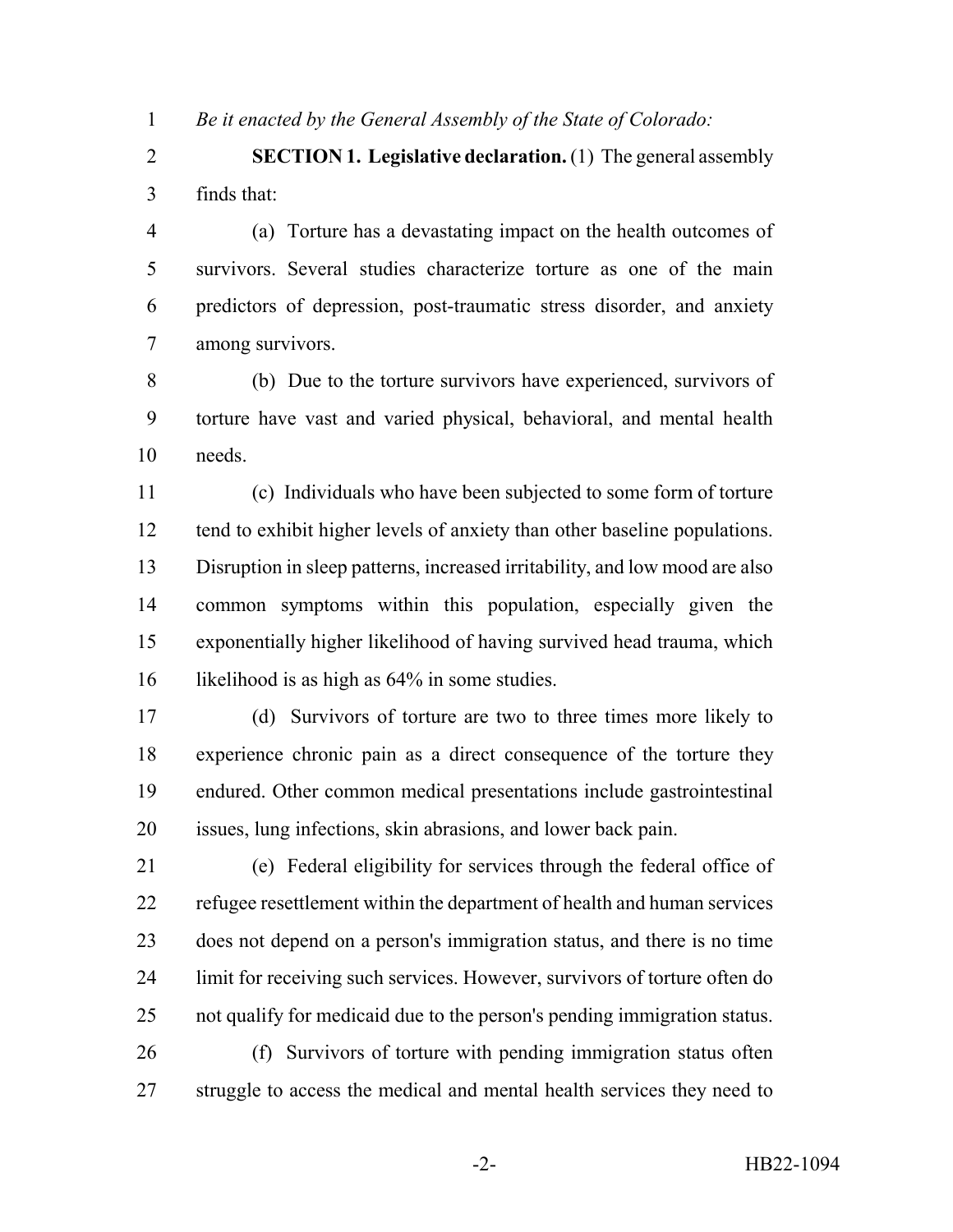recover from the effects of torture.

 (2) Therefore, the general assembly declares that access to medical coverage for survivors of torture will allow for preventive care and earlier treatment of the physical and psychological effects of torture, thereby mitigating the costs the state will incur when these individuals are granted asylum and become medicaid-eligible or when they alternatively access services through emergency service providers. Extending eligibility now will preclude the need for more complex and costly treatment for conditions that compound over a protracted period without access to care.

 **SECTION 2.** In Colorado Revised Statutes, **add** 25.5-2-104 as follows:

 **25.5-2-104. Survivors of torture - eligibility for medical assistance - rules - definitions.** (1) As USED IN THIS SECTION, UNLESS 15 THE CONTEXT OTHERWISE REQUIRES:

 (a) "REHABILITATIVE SERVICE PROVIDER" MEANS AN ACTIVE MEMBER OF THE NATIONAL CONSORTIUM OF TORTURE TREATMENT PROVIDERS, OR AN ORGANIZATION, PROVIDER, OR ENTITY RECEIVING FUNDING FROM THE FEDERAL DIRECT SERVICES FOR SURVIVORS OF TORTURE GRANT PROGRAM OR THE FEDERAL TECHNICAL ASSISTANCE TO 21 SURVIVORS OF TORTURE ORGANIZATIONS GRANT PROGRAM WITHIN THE OFFICE OF REFUGEE RESETTLEMENT IN THE FEDERAL DEPARTMENT OF HEALTH AND HUMAN SERVICES.

 (b) "SURVIVOR OF TORTURE" MEANS A PERSON WHO HAS BEEN TORTURED IN ANOTHER COUNTRY AND NOW LIVES IN THE UNITED STATES. **(c) "TORTURE" HAS THE SAME MEANING AS DEFINED IN 18 U.S.C.** SEC. 2340.